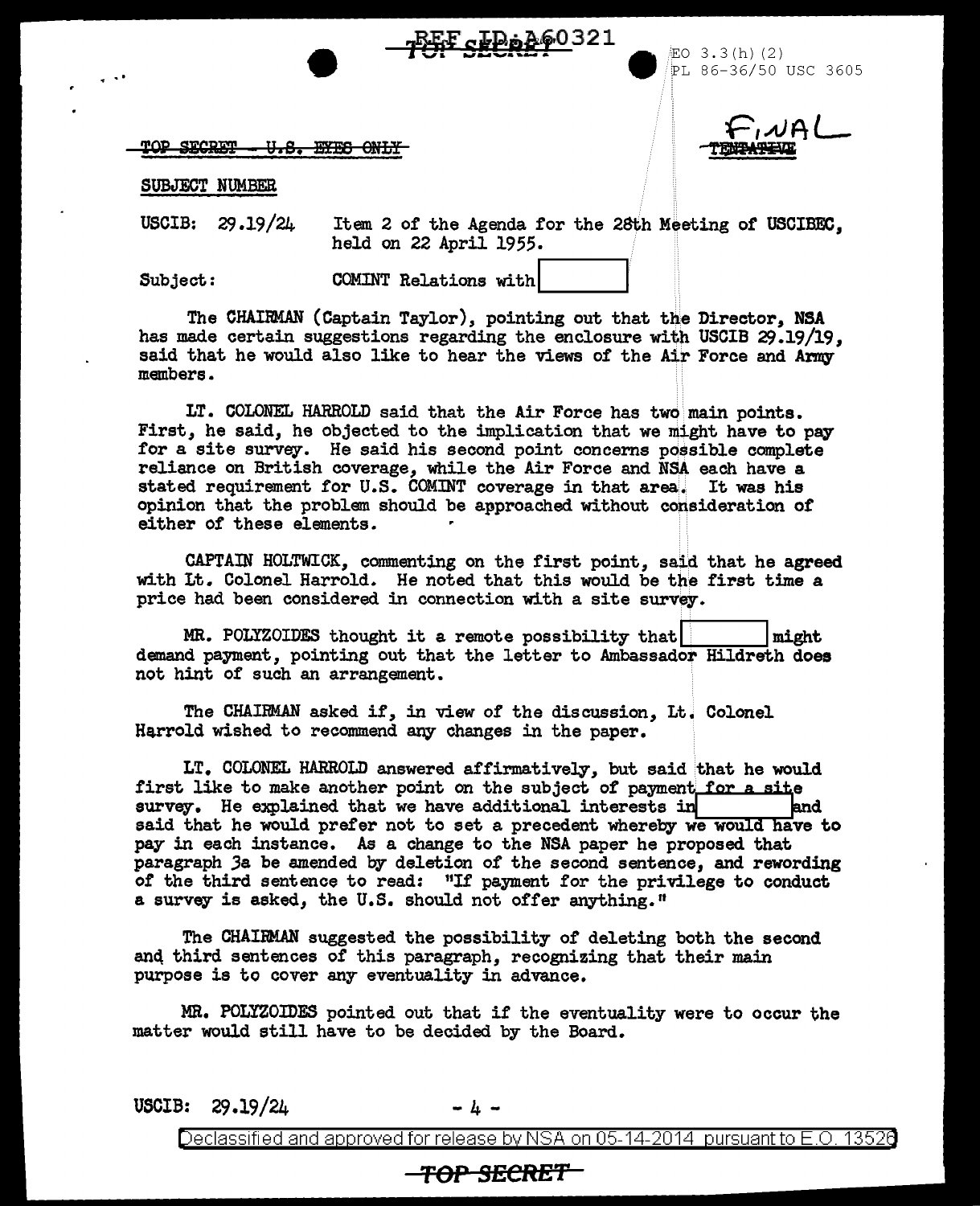$\mathbf{F}$  of  $\mathbf{B}$  are  $\mathbf{F}$  . The  $\mathbf{F}$   $\mathbf{F}$  and  $\mathbf{F}$   $\mathbf{F}$  and  $\mathbf{F}$   $\mathbf{F}$  and  $\mathbf{F}$   $\mathbf{F}$  and  $\mathbf{F}$   $\mathbf{F}$  and  $\mathbf{F}$   $\mathbf{F}$  and  $\mathbf{F}$   $\mathbf{F}$  and  $\mathbf{F}$   $\mathbf{F}$  and  $\mathbf{$ 

..  $\sqrt{2}$  EO 3.3 (h) (2)

## USCIB: 29.19/24

It was agreed to delete sentences two and/three of paragraph 3a, until it was brought out that the paper in question contained only the views of the Director, NSA and was not, per se, subject to amendment by the Committee. The members thereupon agreed to indicate that they see no necessity for the inclusion of the two sentences mentioned.

The members then discussed paragraph 3c of the NSA paper, the first portion of which suggests the possibility of U.K. intercept facilities<br>in a large part of the U.S. requirements there. While ineeting a large part of the  $U.S.$  requirements there. While consideration of such a possibility was deemed necessary, \the members believed it unlikely that the projected U.S. requirement for COMINT from U.S. bases in  $\boxed{\phantom{n}}$  would ever be met by U.K.  $\boxed{\phantom{n}}$  facilities.  $\Box$  would ever be/met by U.K.f It was agreed that consideration of this possibility should not prejudice ILS planning, and that pending the outcome of the site survey in  $\frac{1}{10}$  the establishment and operation of a U.S. COMINT installation here should be regarded as an/integral part of the overall plan for providing full support to the National COMINT effort.

Reference was then made to the last sentence of paragraph 3c which provides that if U.S. sites are procurable only at the price of releasing materials and information the amount of such materials and information released should not exceed that authorized for  $\Box$  Intil it has been ascertained whether acceptable alternate sites can be obtained in other countries near

In the discussion of this point it was suggested that such an arrangement might well permit one country to play against the other in their search for equipment, nevertheless, it was agreed to recommend acceptance of the views prepared by NSA as a proper statement subject to the understanding that question of alternate sites should not at this time be allowed to prejudge the limits of collaboration suitable with regard to

USCIBEC was of the unanimous opinion that in recommending acceptance by USCIB of the principles embodied in the enclosure with USCIB 29.19/19 future actions in the premises would not be prejudiced.

DECISION: (22 April 1955) USCIBEC agreed to reconunend that USCIB accept the enclosure with USCIB 29.19/19 with the understandings reached by USCIBEC in its discussion of the paper. These understandings, in essence, are as follows:

a. Since the question of payment for the privilege of making a site survey has not arisen in the past, it probably won't arise in this case. If it should, the matter would have to be considered on its merits at the time. Since the Director, NSA would bring such a contingency to the attention of the Board in the normal course of events, there appears to be no need to try to provide for such a contingency at this time.

USCIB: 29.19/24 - 5 -

## **'f'OP SECRET**